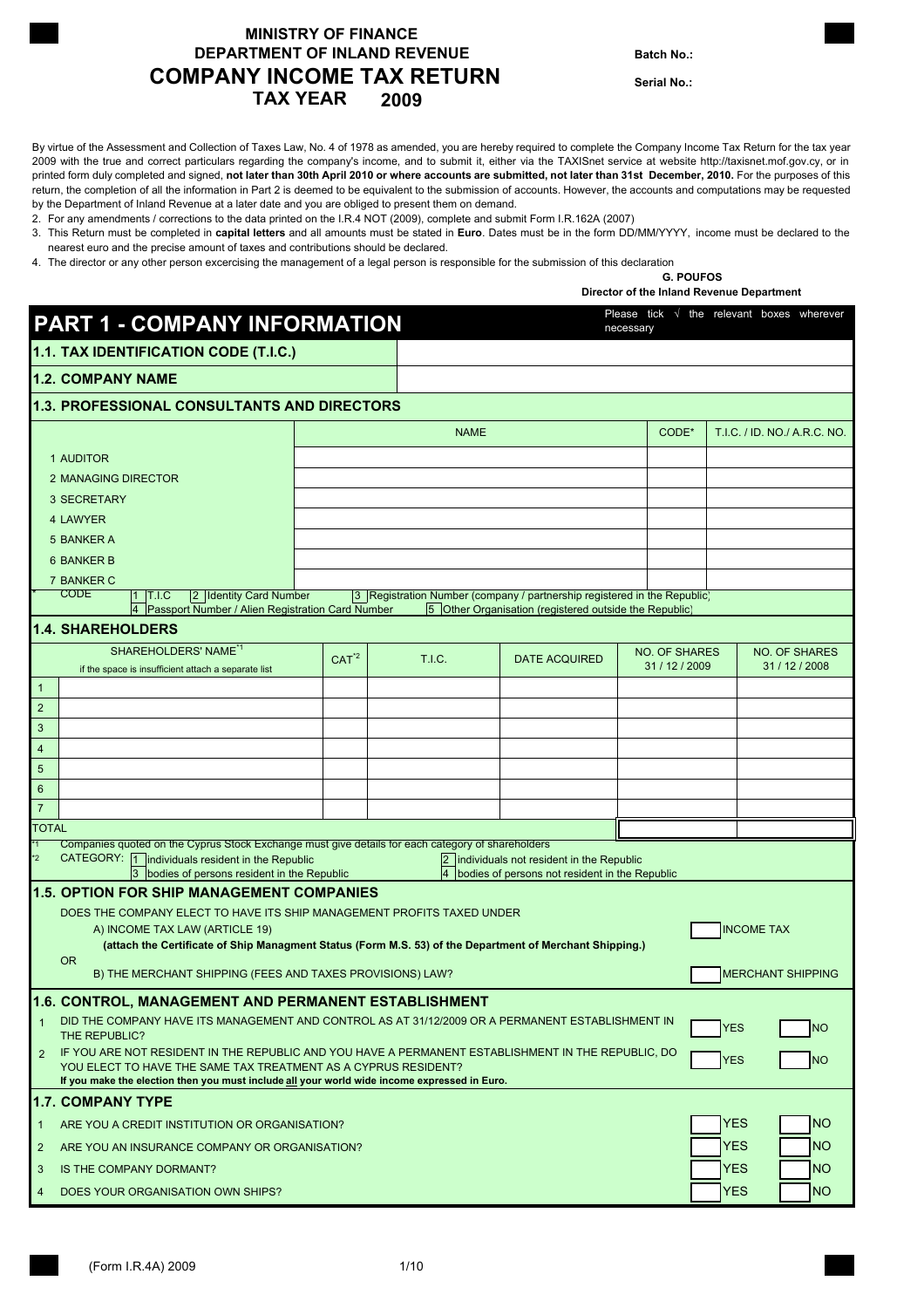T.I.C. \_\_\_\_\_\_\_\_\_\_\_\_\_\_\_\_\_\_\_\_\_\_

# **PART 2 - ACCOUNTS**

If you are in the credit business replace the balance sheet in Part 2.1, the profit and loss account in Part 2.2 and notes 3 and 9 of Part 2.3 with the information in forms I.R.4A BANK

| 2.1<br><b>BALANCE SHEET</b><br><b>NOTE</b><br>2009€                                                                        | 2008€     |
|----------------------------------------------------------------------------------------------------------------------------|-----------|
| Depreciation /<br><b>Diminution</b><br><b>Fixed assets</b><br>Cost<br>Net Book Value<br>Revaluation                        |           |
| Α.<br>Intangible assets<br>т.                                                                                              |           |
| Tangible assets<br>$\mathbf{II}$                                                                                           |           |
| 1 Immovable property<br>2.3.1                                                                                              |           |
| 2 Other tangible assets                                                                                                    |           |
| <b>III</b> Financial assets<br>2.3.2                                                                                       |           |
| 1 Shares in affiliated undertakings                                                                                        |           |
| 2 Participating Interests                                                                                                  |           |
| 3 Investments held as fixed assets                                                                                         |           |
| IV Other fixed assets of an investment nature<br>Other assets: Short and long term<br>В.                                   |           |
| 1. Stocks<br>2.3.3 and 2.3.9                                                                                               |           |
| 2.3.3 and 2.3.9<br>2. Provision for loss of value of stocks                                                                |           |
| After one year<br>II Debtors<br>Total<br>Within one year                                                                   |           |
| 1 Trade debtors                                                                                                            |           |
| 2 Provision for bad debts<br>3 Loans to affiliated undertakings and amounts owed by                                        |           |
| undertakings with which the company is linked by virtue of                                                                 |           |
| participating interests<br>2.3.4 and 2.3.5                                                                                 |           |
| 4 Other Loans<br>2.3.6 and 2.3.7                                                                                           |           |
| 5 Prepayments and accrued income<br>III Investments<br>2.3.2                                                               |           |
| 1 Shares in affiliated undertakings                                                                                        |           |
| 2 Other investments                                                                                                        |           |
| IV Cash at bank and in hand                                                                                                |           |
| 1 Cash in hand                                                                                                             |           |
| 2 Cash at bank                                                                                                             |           |
| <b>Creditors: Short and long term liabilities</b><br><b>Total</b><br>C.<br>± Within one year<br>More than a year<br>Ŧ<br>土 | $\pm$     |
| 1 Debenture loans<br>2 Convertible debenture loans                                                                         |           |
| 3 Amounts owed to credit and other institutions (e.g. loans from government funds                                          |           |
| $etc.$ )                                                                                                                   |           |
| 4 Trade creditors                                                                                                          |           |
| 5 Bills of exchange<br>6 Amounts owed to undertakings with which the company is                                            |           |
| 2.3.4 and 2.3.5<br>linked by virtue of participating interest                                                              |           |
| 7 Provisions for pensions and similar obligations                                                                          |           |
| 8 Provision for taxes owed to I.R.D.                                                                                       |           |
| 9 Other creditors including other taxes and social security<br>2.3.6 and 2.3.7                                             |           |
| 10 Other provisions                                                                                                        |           |
| 11 Accruals and deferred Income                                                                                            |           |
| <b>Net Assets / (Liabilities)</b><br>D.                                                                                    |           |
| <b>E. Capital and Reserves</b><br>2009                                                                                     | 2008<br>Ŧ |
| Issued capital                                                                                                             |           |
| II Unpaid share capital                                                                                                    |           |
| III Own shares                                                                                                             |           |
| IV Share premium account                                                                                                   |           |
| V Revaluation reserve<br><b>VI Reserves</b>                                                                                |           |
| <sup>1</sup> Legal reserve required by any law                                                                             |           |
| 2 Reserve for own shares                                                                                                   |           |
| 3 Reserve provided for by the articles of association                                                                      |           |
| 4 Other reserves                                                                                                           |           |
| 5 Profit and loss reserve                                                                                                  |           |
| 6 Exchange difference from the retranslation of opening balances<br>2.3.17                                                 |           |
| VII Exchange difference of permanent establishment or branch overseas                                                      |           |
|                                                                                                                            |           |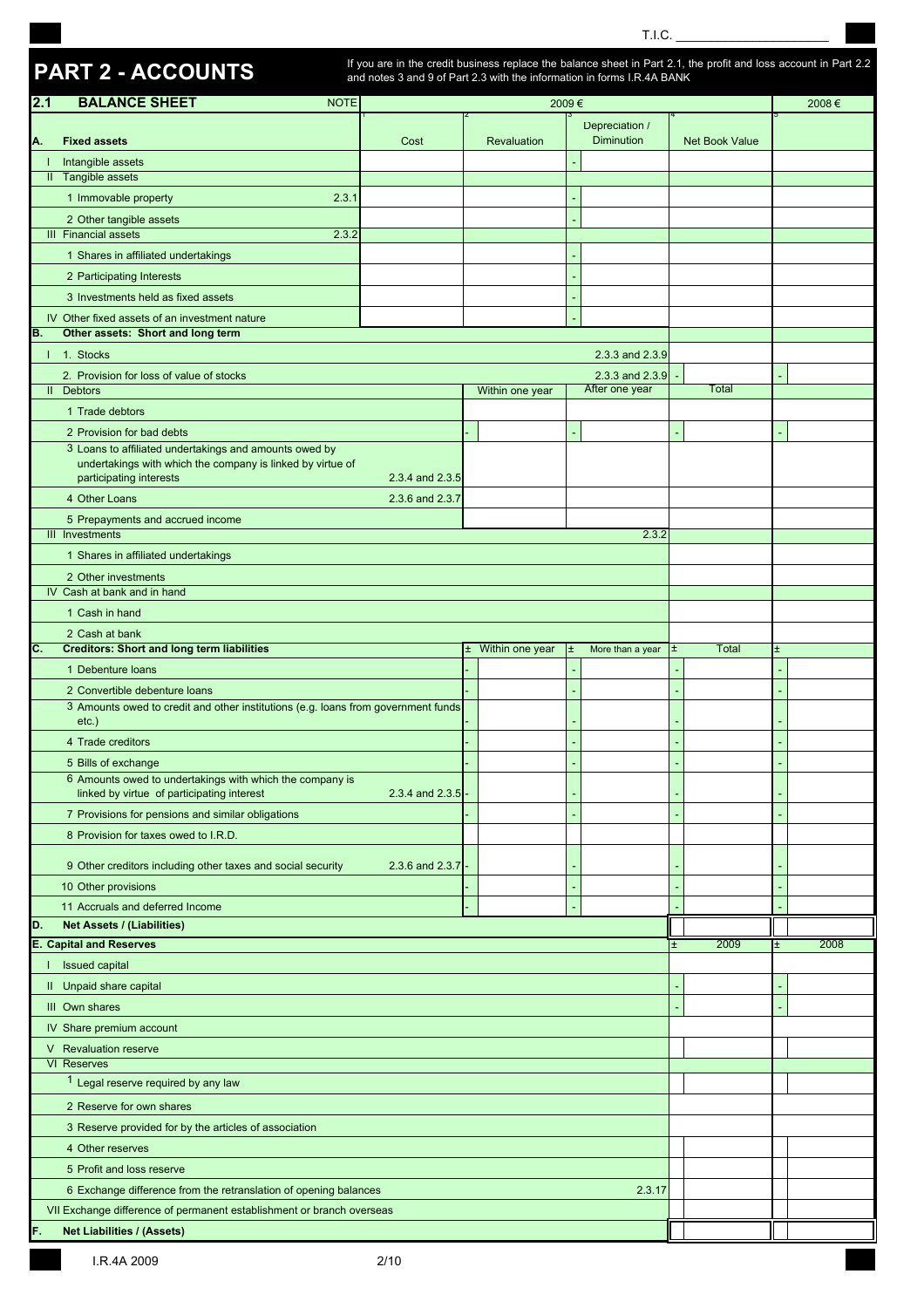|                                                                                              |                                                       |                |                     |                                               |  |                               |             |           | T.I.C.        |   |      |
|----------------------------------------------------------------------------------------------|-------------------------------------------------------|----------------|---------------------|-----------------------------------------------|--|-------------------------------|-------------|-----------|---------------|---|------|
| 2.2 PROFIT AND LOSS                                                                          |                                                       |                |                     |                                               |  |                               |             | $\pm$     | 2009          |   | 2008 |
| 1 Turnover (net of discounts)                                                                |                                                       |                |                     |                                               |  |                               | <b>NOTE</b> |           |               |   |      |
| 2 Commissions                                                                                |                                                       |                |                     |                                               |  |                               |             |           |               |   |      |
| 3 Cost of sales                                                                              |                                                       |                |                     |                                               |  |                               | 2.3.9       |           |               |   |      |
| 4 Gross profit or loss                                                                       | (2.2.1 less 2.2.2 less 2.2.3)                         |                |                     |                                               |  |                               |             |           |               |   |      |
| 5 Dividends receivable (gross)                                                               |                                                       |                |                     |                                               |  |                               |             |           |               |   |      |
| 6 Interest receivable                                                                        |                                                       |                |                     |                                               |  |                               |             |           |               |   |      |
| 7 Rents                                                                                      | Gross                                                 | $\overline{2}$ |                     | Property expenses                             |  | Depreciation                  | 2.3.10      |           |               |   |      |
| 2009                                                                                         | $\ddot{}$                                             |                |                     |                                               |  |                               |             |           |               |   |      |
| 2008                                                                                         | $+$                                                   |                |                     |                                               |  |                               |             |           |               |   |      |
| 8 Gross royalties                                                                            |                                                       |                |                     |                                               |  |                               |             |           |               |   |      |
| 9 Share of profit / loss from partnership or other undertaking                               |                                                       |                |                     |                                               |  |                               | 2.3.11      |           |               |   |      |
| 10 Other operating income                                                                    |                                                       |                |                     |                                               |  |                               |             |           |               |   |      |
| 11 Other income (including extraordinary items)                                              |                                                       |                |                     |                                               |  |                               |             |           |               |   |      |
| 12 Total income                                                                              | (Cast lines 2.2.4 to 2.2.11 for each year)            |                |                     |                                               |  |                               |             |           |               |   |      |
| <b>Expenses</b>                                                                              |                                                       |                | <b>Distribution</b> |                                               |  | Administration                |             |           | COLUMNS 1 + 2 |   |      |
| 13 Salaries and staff costs                                                                  |                                                       |                |                     |                                               |  |                               | 2.3.12      |           |               |   |      |
| 14 Travelling - local                                                                        |                                                       |                |                     |                                               |  |                               |             |           |               |   |      |
| 15 Travelling - overseas                                                                     |                                                       |                |                     |                                               |  |                               |             |           |               |   |      |
| 16 Motor vehicle                                                                             |                                                       |                |                     |                                               |  |                               |             |           |               |   |      |
| 17 Repairs and maintenance                                                                   |                                                       |                |                     |                                               |  |                               |             |           |               |   |      |
| 18 Rents                                                                                     |                                                       |                |                     |                                               |  |                               |             |           |               |   |      |
| 19 Subscription and donation                                                                 |                                                       |                |                     |                                               |  |                               |             |           |               |   |      |
| 20 Entertainment of any type                                                                 |                                                       |                |                     |                                               |  |                               |             |           |               |   |      |
| 21 Depreciation                                                                              |                                                       |                |                     |                                               |  |                               |             |           |               |   |      |
| 22 Accounting, auditing and legal                                                            |                                                       |                |                     |                                               |  |                               |             |           |               |   |      |
| 23 Other                                                                                     |                                                       |                |                     |                                               |  |                               |             |           |               |   |      |
|                                                                                              |                                                       |                |                     |                                               |  | <b>Debit</b>                  |             |           |               |   |      |
| 24 Bad Debts - specific provision                                                            |                                                       |                |                     |                                               |  | (Credit)                      |             | $\ddot{}$ |               |   |      |
| 25 Bad Debts - general provision                                                             |                                                       |                |                     |                                               |  | <b>Debit</b>                  |             |           |               |   |      |
|                                                                                              |                                                       |                |                     |                                               |  | (Credit)                      |             |           |               |   |      |
| 26 Other (including extraordinary items)                                                     |                                                       |                |                     |                                               |  |                               |             |           |               |   |      |
| 27 Profit / loss from the disposal or revaluation of fixed assets                            |                                                       |                |                     |                                               |  |                               |             |           |               |   |      |
| 28 Profit / loss from the disposal or revaluation of investments                             |                                                       |                |                     |                                               |  |                               |             |           |               |   |      |
| 29 Research and development costs/expenses                                                   |                                                       |                |                     |                                               |  |                               |             |           |               |   |      |
| <b>Finance expenses</b>                                                                      |                                                       |                |                     |                                               |  |                               |             |           |               |   |      |
| 30 Bank charges<br>$\overline{2}$                                                            |                                                       |                |                     |                                               |  | 5                             |             |           |               |   |      |
| $31$ Inte-<br>Overdraft<br>rest                                                              | Loans                                                 |                | Hire Purchase       | <b>Debentures</b>                             |  | Other                         |             |           |               |   |      |
| 2009                                                                                         |                                                       |                |                     |                                               |  |                               |             |           |               |   |      |
| 2008                                                                                         |                                                       |                |                     |                                               |  |                               |             |           |               |   |      |
|                                                                                              | <sup>1</sup> fixed assets that do not                 |                |                     | $2$ fixed assets that qualify for             |  | $3$ transactions of a current |             |           |               |   |      |
| Foreign exchange differences<br>32 Unrealised                                                | qualify for Cap. All.                                 |                |                     | Cap. All                                      |  | nature                        |             |           |               |   |      |
| 33 Realised                                                                                  |                                                       |                |                     |                                               |  |                               |             |           |               |   |      |
| 34 Net Profit / loss from operations                                                         |                                                       |                |                     | (2.2.12 less total of lines 2.2.13 to 2.2.33) |  |                               |             |           |               |   |      |
|                                                                                              |                                                       |                |                     |                                               |  |                               |             |           |               |   |      |
| 35 Tax on profit or loss from ordinary activities, current and previous years.               |                                                       |                |                     |                                               |  |                               |             |           |               |   |      |
| 36 Other taxes (including overseas taxes and deferred taxation)<br>37 Profit / loss for year | (Add or subtract lines 2.2.34 to 2.2.36 accordingly.) |                |                     |                                               |  |                               |             |           |               |   |      |
| 38 Transfer to legal reserve required by any law                                             |                                                       |                |                     |                                               |  |                               |             |           |               |   |      |
| 39 Profit / loss after the transfer to legal reserve required by any law.                    |                                                       |                |                     |                                               |  |                               |             |           |               |   |      |
| (2.2.37 less 2.2.38)                                                                         |                                                       |                |                     |                                               |  |                               |             |           |               |   |      |
| Distribution of profits and (losses) for the year                                            |                                                       |                |                     |                                               |  |                               |             | Ŧ.        | 2009          | Ŧ | 2008 |
| 40 Dividends paid / proposed.                                                                |                                                       |                |                     |                                               |  |                               | 2.3.14      |           |               |   |      |
| 41 Transfer to capital reserve                                                               |                                                       |                |                     |                                               |  |                               |             |           |               |   |      |
| 42 Transfer to profit and loss reserve                                                       |                                                       |                |                     |                                               |  |                               |             |           |               |   |      |
| 43 Transfer to other reserve                                                                 |                                                       |                |                     |                                               |  |                               |             |           |               |   |      |
| 44 Profit / loss of the year (Add or Subtractlines 2.2.40 to 2.2.43 accordingly).            |                                                       |                |                     |                                               |  |                               |             |           |               |   |      |

**The State**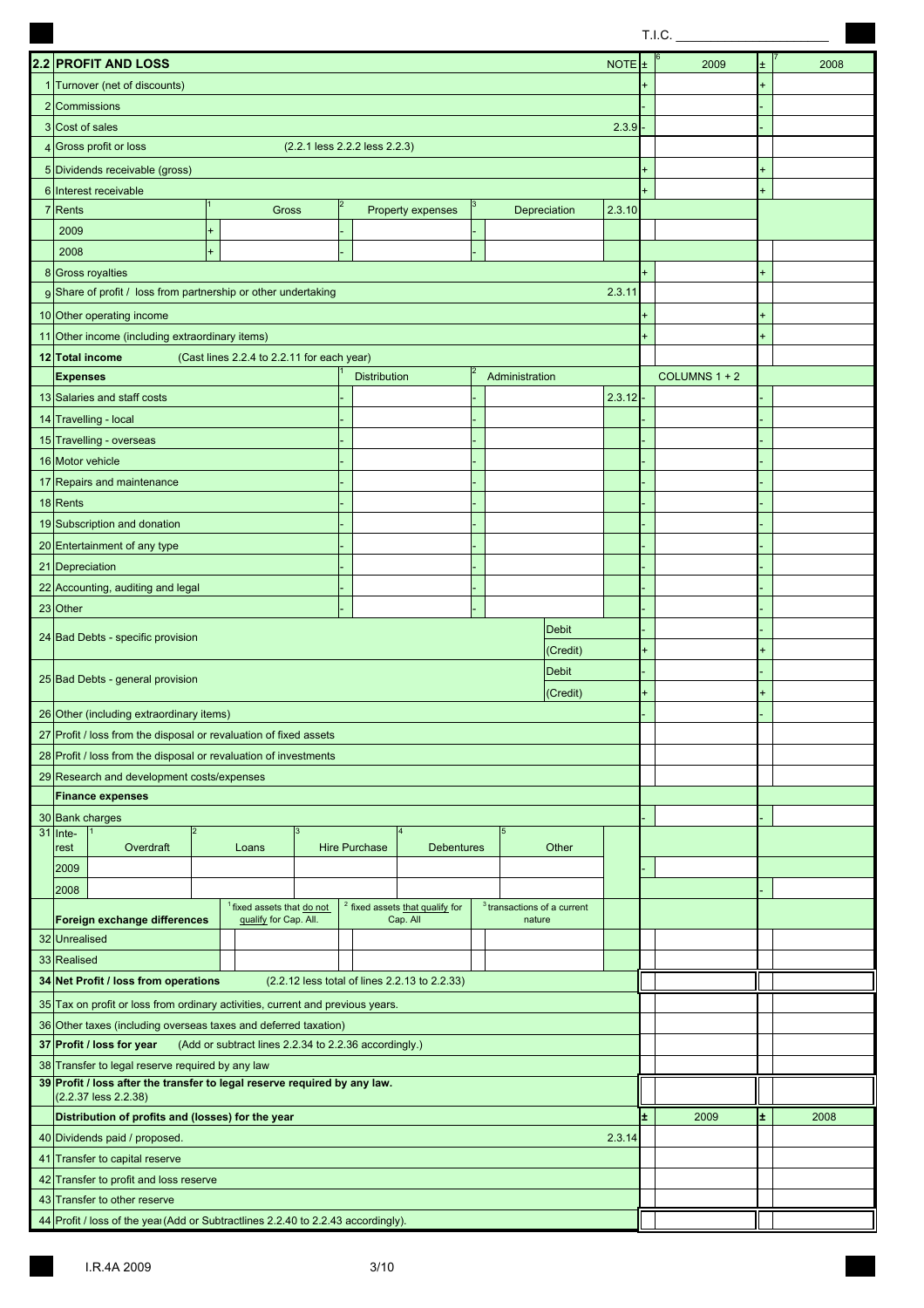|                                             |                                                                                                                                                                                                                           |                   |              |      |           |            | T.I.C.              |              |                          |                          |
|---------------------------------------------|---------------------------------------------------------------------------------------------------------------------------------------------------------------------------------------------------------------------------|-------------------|--------------|------|-----------|------------|---------------------|--------------|--------------------------|--------------------------|
| 2.3                                         | <b>NOTES TO THE ACCOUNTS</b><br>(Notes 1 to 9, 12 and 17 relate to the accounting year. Notes 10 and 13 to 16 relate to the tax year. Note 11 relates to both)                                                            |                   |              |      |           |            |                     |              |                          | Tick wherever necessary  |
| 2.3.1                                       | IMMOVABLE PROPERTY IN THE REPUBLIC INCLUDED IN THE COMPANY'S ASSETS                                                                                                                                                       |                   |              |      |           |            |                     |              |                          |                          |
|                                             | (LAND, BUILDINGS AND LEASES)                                                                                                                                                                                              |                   |              |      |           |            |                     |              |                          |                          |
|                                             |                                                                                                                                                                                                                           |                   |              |      |           | 2009       |                     |              | 2008                     |                          |
| Cost                                        | at beginning of year                                                                                                                                                                                                      |                   |              |      |           |            |                     |              |                          |                          |
|                                             | $\overline{2}$<br>additions                                                                                                                                                                                               |                   |              |      |           |            |                     |              |                          |                          |
|                                             | 3<br>deductions                                                                                                                                                                                                           |                   |              |      |           |            |                     |              |                          |                          |
|                                             | at end of year                                                                                                                                                                                                            |                   |              |      |           |            |                     |              |                          |                          |
| <sup>5</sup> Sales Proceeds<br>6            | in the case of disposals                                                                                                                                                                                                  |                   |              |      |           |            |                     |              |                          |                          |
| Titles of<br>ownership:                     | Is there any immovable property in the accounts that is registered in the name of the<br>directors, shareholders or related and connected companies or persons?                                                           |                   |              |      |           | <b>YES</b> | <b>NO</b>           |              | <b>YES</b>               | <b>NO</b>                |
| 2.3.2                                       | SHARES IN CYPRUS PRIVATE COMPANIES INCLUDED IN THE COMPANY'S ASSETS                                                                                                                                                       |                   |              |      |           | 2009       |                     |              | 2008                     |                          |
| Cost                                        | at beginning of year                                                                                                                                                                                                      |                   |              |      |           |            |                     |              |                          |                          |
|                                             | $\overline{2}$<br>additions                                                                                                                                                                                               |                   |              |      |           |            |                     |              |                          |                          |
|                                             | 3<br>deductions                                                                                                                                                                                                           |                   |              |      |           |            |                     |              |                          |                          |
|                                             | at end of year                                                                                                                                                                                                            |                   |              |      |           |            |                     |              |                          |                          |
| 5<br><b>Sales Proceeds</b>                  | in the case of disposals                                                                                                                                                                                                  |                   |              |      |           |            |                     |              |                          |                          |
| $6\overline{6}$<br>Titles of<br>ownership:  | Are there any shares in the accounts that are registered in the name of the directors,<br>shareholders or related and connected companies or persons?                                                                     |                   |              |      |           | <b>YES</b> | <b>NO</b>           |              | <b>YES</b>               | <b>NO</b>                |
| <b>Stock Valuation Method</b><br>2.3.4      | First in first out<br>Do you use lower of cost and net realizable value?<br><sup>4</sup> Is there a change in the method used from the previous year?<br>BALANCES WITH GROUP COMPANIES (as defined in section 13(8)(b-d)) | Last in first out |              |      |           |            | <b>Average Cost</b> |              | <b>YES</b><br><b>YES</b> | Other<br><b>NO</b><br>NΟ |
|                                             |                                                                                                                                                                                                                           |                   |              | 2009 |           |            |                     |              | 2008                     |                          |
|                                             |                                                                                                                                                                                                                           |                   | <b>Debit</b> |      |           | Credit     |                     | <b>Debit</b> |                          | Credit                   |
| <sup>1</sup> Balance at beginning of year   |                                                                                                                                                                                                                           |                   |              |      |           |            |                     |              |                          |                          |
| <sup>2</sup> Withdrawals / Deposits of cash |                                                                                                                                                                                                                           |                   |              |      |           |            |                     |              |                          |                          |
|                                             | Amounts included in the company's Turnover (Dr) and Cost of sales (Cr)                                                                                                                                                    |                   |              |      |           |            |                     |              |                          |                          |
|                                             | Other charges from (Dr) and to (Cr) the company from and to its related<br>undertakings (6) (including the transfer of assets)                                                                                            |                   |              |      |           |            |                     |              |                          |                          |
| <sup>5</sup> Balance at end of year         |                                                                                                                                                                                                                           |                   |              |      |           |            |                     |              |                          |                          |
| 6                                           | Interest receivable (Dr) and payable (Cr) which was recognised in the profit<br>and loss included in other charges                                                                                                        |                   |              |      |           |            |                     |              |                          |                          |
| $\overline{7}$                              | Are all sales, purchases and other charges at market price?                                                                                                                                                               |                   | <b>YES</b>   |      | <b>NO</b> |            |                     | <b>YES</b>   | <b>NO</b>                |                          |
| 2.3.5                                       | <b>BALANCES WITH OTHER RELATED, SUBSIDIARY AND OTHER UNDERTAKINGS</b>                                                                                                                                                     |                   |              |      |           |            |                     |              |                          |                          |
|                                             |                                                                                                                                                                                                                           |                   | <b>Debit</b> | 2009 |           | Credit     |                     | <b>Debit</b> | 2008                     | Credit                   |
| <sup>1</sup> Balance at beginning of year   |                                                                                                                                                                                                                           |                   |              |      |           |            |                     |              |                          |                          |
| <sup>2</sup> Withdrawals / Deposits of Cash |                                                                                                                                                                                                                           |                   |              |      |           |            |                     |              |                          |                          |
| $\mathbf{3}$                                | Amounts included in the company's Turnover (Dr) and Cost of sales (Cr)                                                                                                                                                    |                   |              |      |           |            |                     |              |                          |                          |
|                                             | Other charges from (Dr) and to (Cr) the company from and to its related<br>undertakings (6) (including the transfer of assets)                                                                                            |                   |              |      |           |            |                     |              |                          |                          |
| <sup>5</sup> Balance at end of year         |                                                                                                                                                                                                                           |                   |              |      |           |            |                     |              |                          |                          |
| 6                                           | Interest receivable (Dr) and payable (Cr) which was recognised in the profit<br>and loss included in other charges                                                                                                        |                   |              |      |           |            |                     |              |                          |                          |
|                                             | Are all sales, purchases and other charges at market price?                                                                                                                                                               |                   | <b>YES</b>   |      | <b>NO</b> |            |                     | <b>YES</b>   | <b>NO</b>                |                          |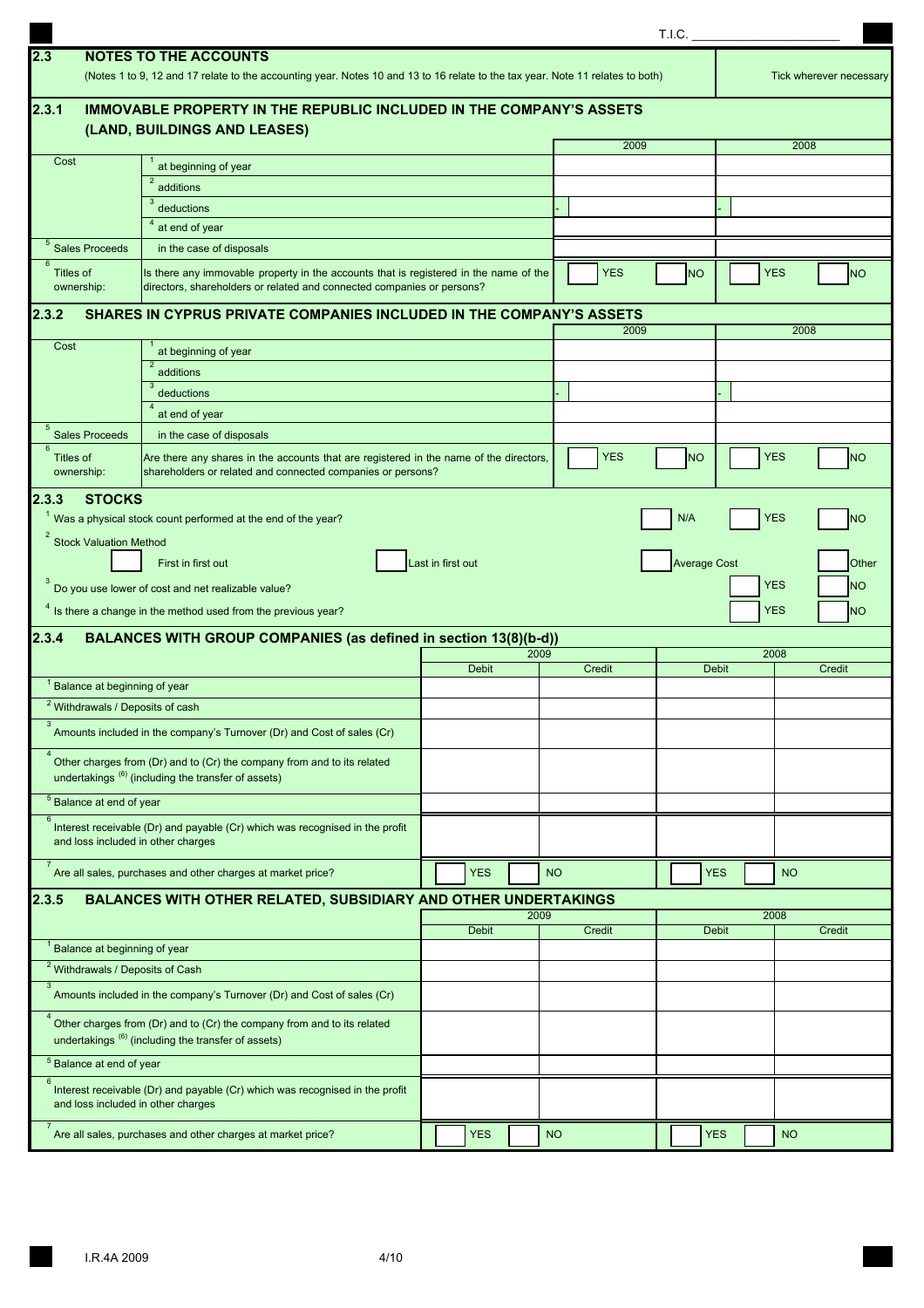|                                                                                                                                                     |                         |               |                                    |                      |             |              |               |                                                           |                  |                        | T.I.C.                    |      |                                                    |
|-----------------------------------------------------------------------------------------------------------------------------------------------------|-------------------------|---------------|------------------------------------|----------------------|-------------|--------------|---------------|-----------------------------------------------------------|------------------|------------------------|---------------------------|------|----------------------------------------------------|
| 2.3.6<br><b>OTHER NON TRADING DEBTORS AND CREDITORS</b>                                                                                             |                         |               |                                    |                      |             |              |               |                                                           |                  |                        |                           |      |                                                    |
|                                                                                                                                                     |                         |               |                                    |                      |             |              |               | 2009                                                      |                  |                        |                           | 2008 |                                                    |
| (excluding balances of directors and shareholders, Social Insurance and VAT)                                                                        |                         |               |                                    |                      |             | <b>Debit</b> |               |                                                           | Credit           |                        | <b>Debit</b>              |      | Credit                                             |
| <sup>1</sup> Balance at beginning of year                                                                                                           |                         |               |                                    |                      |             |              |               |                                                           |                  |                        |                           |      |                                                    |
| <sup>2</sup> Withdrawals (Dr) / Deposits (Cr) of Cash<br><sup>3</sup> Amounts included in other income (Dr), other expenses (Cr),                   |                         |               |                                    |                      |             |              |               |                                                           |                  |                        |                           |      |                                                    |
| assets (Cr) or liabilities (Dr) of the company (5)                                                                                                  |                         |               |                                    |                      |             |              |               |                                                           |                  |                        |                           |      |                                                    |
| <sup>4</sup> Balance at end of year                                                                                                                 |                         |               |                                    |                      |             |              |               |                                                           |                  |                        |                           |      |                                                    |
| <sup>5</sup> Interest credited (Dr) and charged (Cr) (that was recognised) in the profit<br>and loss                                                |                         |               |                                    |                      |             |              |               |                                                           |                  |                        |                           |      |                                                    |
| 6<br>Are all the charges at market price?                                                                                                           |                         |               |                                    |                      |             | <b>YES</b>   |               | <b>NO</b>                                                 |                  |                        | <b>YES</b>                |      | <b>NO</b>                                          |
| 2.3.7<br><b>BALANCES OF DIRECTORS AND SHAREHOLDERS (article 39)</b>                                                                                 |                         |               |                                    |                      |             |              |               |                                                           |                  |                        |                           |      |                                                    |
|                                                                                                                                                     |                         |               |                                    |                      |             | <b>Debit</b> |               | 2009                                                      | Credit           |                        | <b>Debit</b>              | 2008 | Credit                                             |
| <sup>1</sup> Balance at beginning of year                                                                                                           |                         |               |                                    |                      |             |              |               |                                                           |                  |                        |                           |      |                                                    |
| <sup>2</sup> Withdrawals (Dr) / Deposits (Cr) of Cash                                                                                               |                         |               |                                    |                      |             |              |               |                                                           |                  |                        |                           |      |                                                    |
| 3<br>Amounts included in the company's Turnover (Dr) and Cost of sales (Cr)                                                                         |                         |               |                                    |                      |             |              |               |                                                           |                  |                        |                           |      |                                                    |
| 4 Amounts included in other income (Dr), other expenses (Cr), assets (Cr) or                                                                        |                         |               |                                    |                      |             |              |               |                                                           |                  |                        |                           |      |                                                    |
| liabilities (Dr) of the company $(6)$                                                                                                               |                         |               |                                    |                      |             |              |               |                                                           |                  |                        |                           |      |                                                    |
| <sup>5</sup> Balance at end of year                                                                                                                 |                         |               |                                    |                      |             |              |               |                                                           |                  |                        |                           |      |                                                    |
| <sup>6</sup> Interest credited (Dr) and charged (Cr) (that was recognised) in the profit<br>and loss                                                |                         |               |                                    |                      |             |              |               |                                                           |                  |                        |                           |      |                                                    |
| $\overline{7}$<br>Are all sales, purchases and charges at market price?                                                                             |                         |               |                                    |                      |             | <b>YES</b>   |               | <b>NO</b>                                                 |                  |                        | <b>YES</b>                |      | <b>NO</b>                                          |
| <b>ACCOUNTING PERIOD FROM</b><br>2.3.8                                                                                                              |                         |               |                                    |                      |             |              |               | <b>TO</b>                                                 |                  |                        |                           |      |                                                    |
|                                                                                                                                                     |                         |               | <b>DD</b>                          | <b>MM</b>            | <b>YYYY</b> |              |               |                                                           | <b>DD</b>        | <b>MM</b>              | <b>YYYY</b>               |      |                                                    |
| If the period of accounts falls into 2 different tax years the profit must be time apportioned into the relevant tax years in the tax computations. |                         |               |                                    |                      |             |              |               |                                                           |                  |                        |                           |      |                                                    |
| 2.3.9<br><b>COST OF SALES AND WORK IN PROGRESS</b>                                                                                                  |                         |               |                                    |                      |             |              |               |                                                           |                  |                        |                           |      |                                                    |
|                                                                                                                                                     |                         |               |                                    |                      |             |              |               |                                                           | 2009             |                        |                           |      | 2008                                               |
|                                                                                                                                                     |                         |               |                                    |                      |             | materials    |               |                                                           | work in progress |                        | finished goods            |      |                                                    |
| <sup>1</sup> Opening stock                                                                                                                          |                         |               |                                    |                      |             |              |               |                                                           |                  |                        |                           |      |                                                    |
| $\overline{P}$ Purchases for year                                                                                                                   |                         |               |                                    |                      |             |              |               |                                                           |                  |                        |                           |      |                                                    |
| $3$ Labour (As Part 2.3.12)                                                                                                                         |                         |               |                                    |                      |             |              |               |                                                           |                  |                        |                           |      |                                                    |
| <sup>4</sup> Subcontractors                                                                                                                         |                         |               |                                    |                      |             |              |               |                                                           |                  |                        |                           |      |                                                    |
|                                                                                                                                                     |                         |               |                                    |                      |             |              |               |                                                           |                  |                        |                           |      |                                                    |
| $5$ Finance Expenses                                                                                                                                |                         |               |                                    |                      |             |              |               |                                                           |                  |                        |                           |      |                                                    |
| $6$ Depreciation                                                                                                                                    |                         |               |                                    |                      |             |              |               |                                                           |                  |                        |                           |      |                                                    |
| $7$ Other                                                                                                                                           |                         |               |                                    |                      |             |              |               |                                                           |                  |                        |                           |      |                                                    |
| <sup>8</sup> From Materials / Work in Progress                                                                                                      |                         |               |                                    |                      |             |              |               |                                                           |                  |                        |                           |      |                                                    |
| <sup>9</sup> Closing Stock                                                                                                                          |                         |               |                                    |                      |             |              |               |                                                           |                  |                        |                           |      |                                                    |
| 10 To Work in progress / Finished goods / Cost of sales                                                                                             |                         |               |                                    |                      |             |              |               |                                                           |                  |                        |                           |      |                                                    |
| 2.3.10 INCOME FROM THE RENTING OR OTHER COMMERCIAL USE OF A BUILDING UNDER PERSERVATION ORDER                                                       |                         |               |                                    |                      |             |              |               |                                                           |                  |                        |                           |      |                                                    |
|                                                                                                                                                     |                         |               |                                    |                      |             |              |               |                                                           |                  |                        |                           |      |                                                    |
| REG. NO.                                                                                                                                            | PROTECTION ORDER<br>NO. |               | <b>RECOGNISED AREA</b><br>(sq. m.) |                      |             |              | <b>INCOME</b> |                                                           |                  | <b>RENOVATION COST</b> |                           |      | <b>SUBSIDIES GRANTED</b><br><b>DURING THE YEAR</b> |
|                                                                                                                                                     |                         |               |                                    |                      |             |              |               |                                                           |                  |                        |                           |      |                                                    |
|                                                                                                                                                     |                         |               |                                    |                      |             |              |               |                                                           |                  |                        |                           |      |                                                    |
|                                                                                                                                                     |                         |               |                                    |                      |             |              |               |                                                           |                  |                        |                           |      |                                                    |
|                                                                                                                                                     |                         |               |                                    |                      |             |              |               |                                                           |                  |                        |                           |      |                                                    |
| <b>INCOME FROM PARTNERSHIPS AND JOINT VENTURES</b><br>2.3.11                                                                                        |                         |               |                                    |                      |             |              |               |                                                           |                  |                        |                           |      |                                                    |
|                                                                                                                                                     |                         |               |                                    |                      |             |              |               |                                                           |                  |                        |                           |      |                                                    |
|                                                                                                                                                     |                         |               |                                    | PROFIT / LOSS as per |             |              |               | <b>TAXABLE PROFIT / LOSS</b><br>before capital allowances |                  |                        |                           |      | <b>BALANCING ADDITION /</b>                        |
| PARTNERSHIP NAME                                                                                                                                    |                         | <b>T.I.C.</b> |                                    | the profit and loss  |             |              |               | and balancing deductions /                                |                  |                        | <b>CAPITAL ALLOWANCES</b> |      | <b>DEDUCTION</b>                                   |
|                                                                                                                                                     |                         |               |                                    |                      |             |              |               | additions                                                 |                  |                        |                           |      |                                                    |
|                                                                                                                                                     |                         |               |                                    |                      |             |              |               |                                                           |                  |                        |                           |      |                                                    |
|                                                                                                                                                     |                         |               |                                    |                      |             |              |               |                                                           |                  |                        |                           |      |                                                    |
|                                                                                                                                                     |                         |               |                                    |                      |             |              |               |                                                           |                  |                        |                           |      |                                                    |

**Contract** 

 $\blacksquare$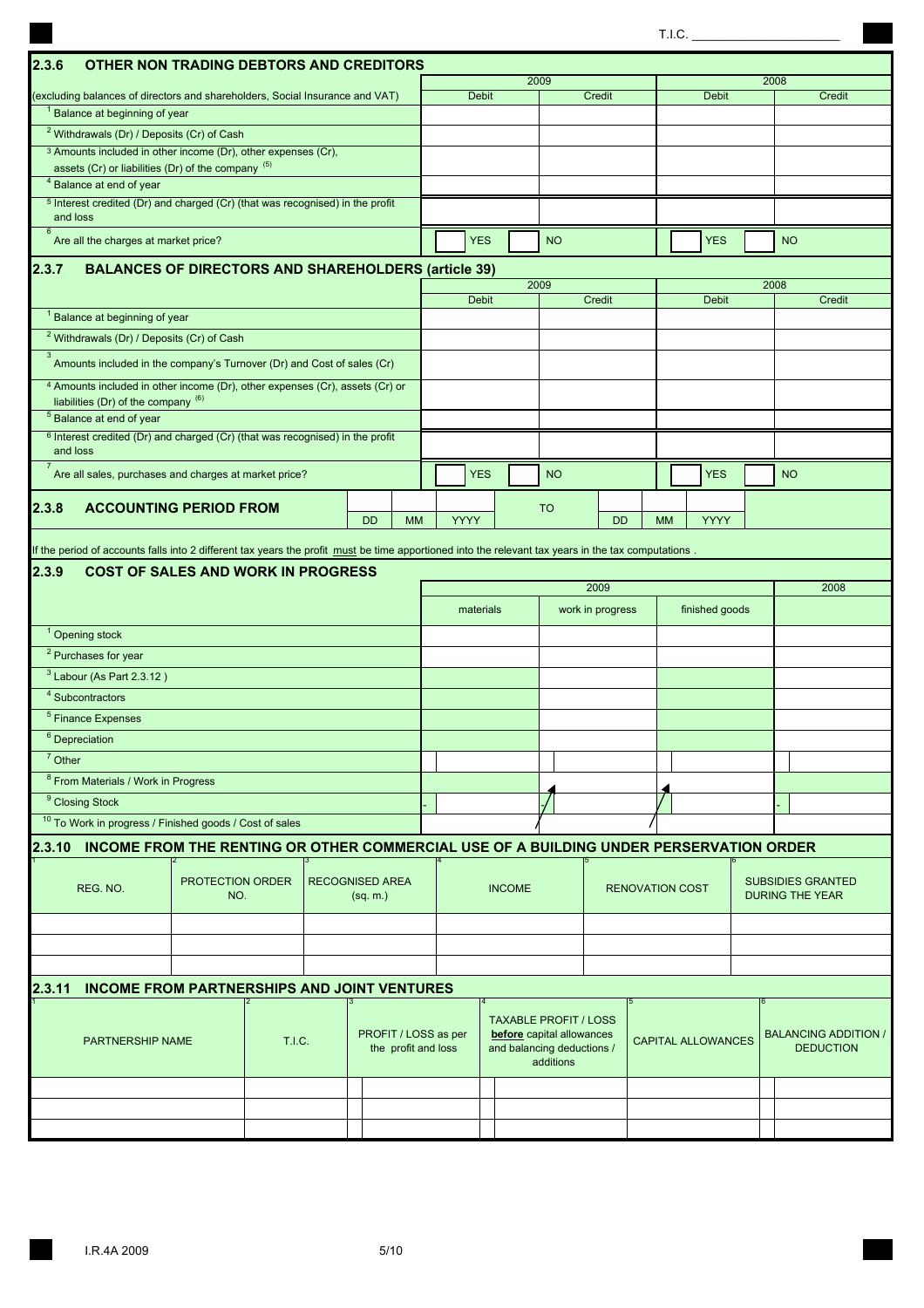$T.I.C.$ 

| 2.3.12 PERSONNEL AND LABOUR COSTS                                                                                                                                                                                                    |                    |                                                                 |                     |                    |                                                          |              |              |                        |  |
|--------------------------------------------------------------------------------------------------------------------------------------------------------------------------------------------------------------------------------------|--------------------|-----------------------------------------------------------------|---------------------|--------------------|----------------------------------------------------------|--------------|--------------|------------------------|--|
|                                                                                                                                                                                                                                      |                    |                                                                 | 2009                |                    |                                                          |              | 2008         |                        |  |
|                                                                                                                                                                                                                                      |                    | Cost of sales                                                   | <b>Distribution</b> |                    | Administration                                           |              | <b>Total</b> |                        |  |
| <sup>1</sup> Directors salaries                                                                                                                                                                                                      |                    |                                                                 |                     |                    |                                                          |              |              |                        |  |
| $\overline{2}$ Other salaries and wages<br>$\mathbf{3}$                                                                                                                                                                              |                    |                                                                 |                     |                    |                                                          |              |              |                        |  |
| Benefits in kind (including bonuses and contributions to the holidays fund)                                                                                                                                                          |                    |                                                                 |                     |                    |                                                          |              |              |                        |  |
| <sup>4</sup> Employers' contributions to approved provident funds.                                                                                                                                                                   |                    |                                                                 |                     |                    |                                                          |              |              |                        |  |
| <sup>5</sup> Employers' contributions to non-approved provident funds.                                                                                                                                                               |                    |                                                                 |                     |                    |                                                          |              |              |                        |  |
| <sup>6</sup> Employers' contribution to the Social Coherence Fund.                                                                                                                                                                   |                    |                                                                 |                     |                    |                                                          |              |              |                        |  |
| Employers' contributions to other funds (social insurance, medical etc.)                                                                                                                                                             |                    |                                                                 |                     |                    |                                                          |              |              |                        |  |
| <sup>8</sup> Payments on retirement                                                                                                                                                                                                  |                    |                                                                 |                     |                    |                                                          |              |              |                        |  |
| $9$ Other                                                                                                                                                                                                                            |                    |                                                                 |                     |                    |                                                          |              |              |                        |  |
| <sup>10</sup> As per profit and loss                                                                                                                                                                                                 |                    |                                                                 |                     |                    |                                                          |              |              |                        |  |
| <sup>11</sup> Number of employees in each category<br><sup>12</sup> Amounts included in 1 - 3 above and are not included in an employers                                                                                             |                    |                                                                 |                     |                    |                                                          |              |              |                        |  |
| return in the Republic                                                                                                                                                                                                               |                    |                                                                 |                     |                    |                                                          |              |              |                        |  |
| <sup>13</sup> Does the company offer any benefits in kind, such as use of car, house etc that is not reflected above?                                                                                                                |                    |                                                                 |                     |                    |                                                          | <b>YES</b>   |              | <b>NO</b>              |  |
| <sup>14</sup> If YES has the company declared this benefit in the employer's declaration and / or form I.R.63 of its employees?                                                                                                      |                    |                                                                 |                     |                    |                                                          | <b>YES</b>   |              | <b>NO</b>              |  |
| <sup>15</sup> Are the amounts declared in this part included in the employer's declaration IR7 (bearing in mind your answer to Part 2.3.12.12)?                                                                                      |                    |                                                                 |                     |                    |                                                          | <b>YES</b>   |              | <b>NO</b>              |  |
|                                                                                                                                                                                                                                      |                    |                                                                 |                     |                    |                                                          |              |              |                        |  |
| if you have answered NO to question 15 then you must submit an additional employer's return concurrently with this declaration<br>2.3.13 AMOUNTS PAID TO PERSONS RESIDENT ABROAD FOR SERVICES IN THE REPUBLIC AND TAX WITHHELD UNDER |                    |                                                                 |                     |                    |                                                          |              |              |                        |  |
| ARTICLE 24 OF THE INCOME TAX LAW 118(I)/2002                                                                                                                                                                                         |                    |                                                                 |                     |                    |                                                          |              |              |                        |  |
|                                                                                                                                                                                                                                      |                    |                                                                 |                     |                    |                                                          |              |              | <b>RETAINED AMOUNT</b> |  |
| <b>GROSS AMOUNT PAID</b>                                                                                                                                                                                                             |                    |                                                                 | <b>AMOUNT PAID</b>  |                    | <b>RATE OF DEDUCTION</b>                                 |              | PAID TO IRD. |                        |  |
| FOR ROYALTIES, USE OF LICENCES, COMPENSATIONS ETC.-<br><b>MAXIMUM RATE 10%</b>                                                                                                                                                       |                    | (ARTICLE 21)                                                    |                     |                    | %                                                        |              |              |                        |  |
| $\overline{2}$<br>FOR FILM RENTALS FOR THE SHOWING OF MOVIES ETC. - MAXIMUM                                                                                                                                                          |                    |                                                                 |                     |                    |                                                          |              |              |                        |  |
| (ARTICLE 22)<br>RATE 5%<br>%                                                                                                                                                                                                         |                    |                                                                 |                     |                    |                                                          |              |              |                        |  |
| TO PROFESSIONAL ARTISTS AND OTHER PERSONS WHO PROVIDE<br><b>ENTERTAINMENT - MAXIMUM RATE 10%</b>                                                                                                                                     |                    | (ARTICLE 23)                                                    |                     |                    | %                                                        |              |              |                        |  |
| 2.3.14 DIVIDENDS                                                                                                                                                                                                                     |                    |                                                                 |                     |                    |                                                          |              |              |                        |  |
| <b>DIVIDENDS WHICH WERE</b>                                                                                                                                                                                                          |                    | 2009                                                            |                     |                    | 2008                                                     |              |              |                        |  |
|                                                                                                                                                                                                                                      | <b>YEAR EARNED</b> | DATE OF<br><b>PAYMENT</b>                                       | <b>GROSS</b>        | <b>YEAR EARNED</b> | DATE OF<br><b>PAYMENT</b>                                | <b>GROSS</b> |              |                        |  |
| PAID IN THE YEAR FROM PROFITS                                                                                                                                                                                                        | BEFORE 2003        | //2009                                                          |                     | BEFORE 2003        | //2008                                                   |              |              |                        |  |
| $\overline{2}$<br>PAID IN THE YEAR FROM PROFITS                                                                                                                                                                                      |                    | //2009                                                          |                     |                    | //2008                                                   |              |              |                        |  |
| $\mathbf{3}$<br>PAID IN THE YEAR FROM PROFITS                                                                                                                                                                                        |                    | //2009                                                          |                     |                    | //2008                                                   |              |              |                        |  |
| $\sqrt{5}$<br>PAID IN THE YEAR FROM PROFITS                                                                                                                                                                                          |                    | $\ldots \ldots \ldots \ldots \ldots \ldots \ldots \ldots$ /2009 |                     |                    | $\ldots \ldots \ldots \ldots \ldots \ldots \ldots$ /2008 |              |              |                        |  |
| 6<br>PROPOSED BUT NOT PAID                                                                                                                                                                                                           |                    |                                                                 |                     |                    |                                                          |              |              |                        |  |
| 2.3.15 DO YOU DEAL IN THE AREA OF CONSTRUCTION, DEVELOPMENT OR LAND DEVELOPMENT?                                                                                                                                                     |                    |                                                                 |                     |                    |                                                          | <b>YES</b>   |              | <b>NO</b>              |  |
| IF YOU HAVE ANSWERED YES, PLEASE ANSWER THE FOLLOWING:                                                                                                                                                                               |                    |                                                                 |                     |                    |                                                          |              |              |                        |  |
| DO YOU APPLY THE SUBSTANTIALLY COMPLETE METHOD 90% OR THE METHOD OF PERCENTAGE OF COMPLETION 50% FOR THE COMPUTATION OF YOUR                                                                                                         |                    |                                                                 |                     |                    |                                                          |              |              |                        |  |
| TAXABLE INCOME (AS DESCRIBED IN REGULATION 340/89)?                                                                                                                                                                                  |                    |                                                                 |                     |                    |                                                          |              |              |                        |  |
| 90%<br>50%                                                                                                                                                                                                                           | OTHER, EXPLAIN     |                                                                 |                     |                    |                                                          |              |              |                        |  |
|                                                                                                                                                                                                                                      |                    |                                                                 |                     |                    |                                                          |              |              |                        |  |
| DOES YOUR ACCOUNTING PROFIT RECOGNITION POLICY DIFFER SIGNIFICANTLY (10%) FROM THE RECOGNITION METHOD                                                                                                                                |                    |                                                                 |                     |                    |                                                          | <b>YES</b>   |              | <b>NO</b>              |  |
| USED FOR TAXATION PURPOSES (90% AND 50% AS PER REGULATION 340/89)?<br>COMPLETE THE FORM OR FORMS FOR DEVELOPMENT PROJECTS, CONSTRUCTION UNDERTAKEN FOR THIRD PARTIES AND SEPARATION OF LAND THAT<br>$\mathbf{3}$                     |                    |                                                                 |                     |                    |                                                          |              |              |                        |  |
| ARE APPLICABLE IN YOUR CASE (I.R.4 CONST) AND SUBMIT THEM WITH YOUR DECLARATION.                                                                                                                                                     |                    |                                                                 |                     |                    |                                                          |              |              |                        |  |
| I2.3.16 METHOD USED FOR ISSUING INVOICES AND OTHER RECEIPTS                                                                                                                                                                          |                    |                                                                 |                     |                    |                                                          |              |              |                        |  |
| Tick $\sqrt{}$ where appropriate                                                                                                                                                                                                     |                    |                                                                 |                     |                    |                                                          |              |              |                        |  |
| 1. DUPLICATE<br>2.ELECTRONIC CASH<br><b>INVOICES AND</b><br>POINT (ECP)                                                                                                                                                              | 3. COMPUTER        | 4. POINT OF<br>SALES (POS)                                      |                     | 5. OTHER           | <b>DESCRIPTION</b>                                       |              |              |                        |  |
| <b>RECEIPTS (MANUAL)</b><br>3.1 SOFTWARE                                                                                                                                                                                             |                    |                                                                 |                     |                    |                                                          |              |              |                        |  |
| <b>NO.OF MACHINES</b>                                                                                                                                                                                                                |                    |                                                                 |                     |                    |                                                          |              |              |                        |  |
|                                                                                                                                                                                                                                      |                    |                                                                 |                     |                    |                                                          |              |              |                        |  |
| <b>CURRENCY IN WHICH ACCOUNTS ARE KEPT AND TRANSLATED</b><br>l2.3.17                                                                                                                                                                 |                    |                                                                 |                     | 2009               |                                                          | 2008         |              |                        |  |
| CURRENCY IN WHICH THE COMPANY'S BOOKS ARE KEPT                                                                                                                                                                                       |                    |                                                                 |                     |                    |                                                          |              |              |                        |  |
| EXCHANGE RATE FOR CONVERSION TO EURO                                                                                                                                                                                                 |                    |                                                                 | $€1 =$              |                    | €1 =                                                     |              |              |                        |  |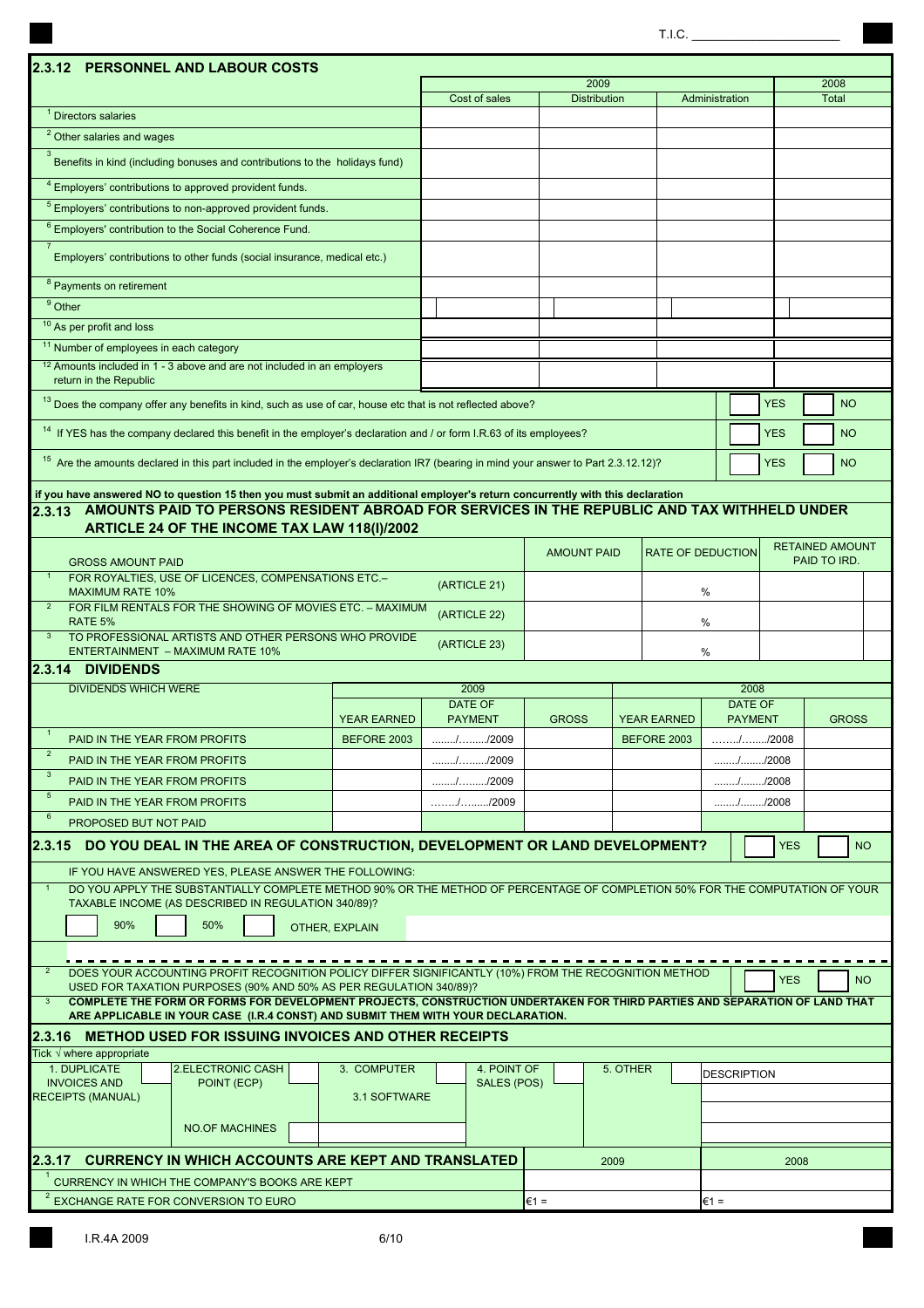|                |                                                                                                                      | T.I.C.                                             |                                                    |
|----------------|----------------------------------------------------------------------------------------------------------------------|----------------------------------------------------|----------------------------------------------------|
|                | <b>PART 3 - COMPUTATION OF TAXABLE INCOME</b>                                                                        |                                                    |                                                    |
|                | PROFIT / LOSS AS PER PROFIT AND LOSS ACCOUNT BEFORE THE DEDUCTION OF TAX (PART 2.2.34)                               |                                                    |                                                    |
|                | <b>ADJUSTMENTS</b>                                                                                                   | AMOUNTS THAT INCREASE<br><b>TAXABLE INCOME (A)</b> | AMOUNTS THAT DECREASE<br><b>TAXABLE INCOME (B)</b> |
|                | <b>FIXED ASSETS</b>                                                                                                  |                                                    |                                                    |
| 2 <sup>2</sup> | LOSS (A) / PROFIT (B) FROM THE DISPOSAL OF FIXED ASSETS                                                              |                                                    |                                                    |
| 3              | LOSS (A)/PROFIT (B) FROM THE REVALUATION OF CURRENT AND FIXED ASSETS                                                 |                                                    |                                                    |
|                | BALANCING ADDITION (A) /DEDUCTION (B)                                                                                |                                                    |                                                    |
|                | 5   DEPRECIATION AND AMORTISATION (INCLUDING GOODWILL) PER PROFIT AND LOSS                                           |                                                    |                                                    |
|                | (A)/ CAPITAL ALLOWANCES (B)<br>6 EXPENSE (A)/ DEPRECIATION (A) PER PROFIT AND LOSS / ALLOWANCES (B) FOR              |                                                    |                                                    |
|                | <b>SCIENTIFIC RESEARCH EXPENSES</b>                                                                                  |                                                    |                                                    |
|                | 7 EXPENSES (A) / DEPRECIATION (A) PER PROFIT AND LOSS / ALLOWANCES (B) FOR<br>PATENTS OR PATENT RIGHTS AND ROYALTIES |                                                    |                                                    |
|                | <b>INCOME ASSESSED ON DIFFERENT BASIS</b>                                                                            |                                                    |                                                    |
|                | 8 COLLECTION (A)/ INCREASE IN AMOUNTS DUE (A)/ LOSS (A) / PROFIT (B) FROM THE                                        |                                                    |                                                    |
|                | DISPOSAL OF PATENTS OR PATENT RIGHTS AND ROYALTIES                                                                   |                                                    |                                                    |
|                | 9 TIME APPORTIONMENT OF PROFIT / LOSS FOR YEARS THAT DO NOT END AT 31/12                                             |                                                    |                                                    |
|                | 10 TAXABLE LOSS (A) / INCOME (B) ASSESSED ON A DIFFERENT BASIS FROM THAT OF<br>THE PROFIT AND LOSS                   |                                                    |                                                    |
| 11             | INTEREST IMPOSED ON THE DEBIT BALANCES OF SHAREHOLDERS AND DIRECTORS                                                 |                                                    |                                                    |
|                | (ARTICLE 39)<br><b>INCOME THAT IS EXEMPT</b>                                                                         |                                                    |                                                    |
|                | 12 DIVIDENDS                                                                                                         |                                                    |                                                    |
|                | 13 INTEREST THAT IS EXEMPT                                                                                           |                                                    |                                                    |
|                |                                                                                                                      |                                                    |                                                    |
|                | 14 EXTRAORDINARY ITEMS THAT ARE NOT TAXABLE                                                                          |                                                    |                                                    |
|                | 15 LOSS (A)/ PROFIT (B) FROM PRESERVED BUILDINGS                                                                     |                                                    |                                                    |
|                | 16 LOSS (A)/ INCOME (B) OF PERMANENT ESTABLISHMENT OVERSEAS                                                          |                                                    |                                                    |
|                | 17 LOSS (A)/ INCOME (B) NOT TAXABLE BY VIRTUE OF DOUBLE TAX AGREEMENT                                                |                                                    |                                                    |
|                | 18 LOSS (A)/ PROFIT (B) FROM THE DISPOSAL OF SHARES QUOTED ON THE CSE                                                |                                                    |                                                    |
| 19             | LOSS (A)/ PROFIT (B) FROM THE DISPOSAL OF SHARES IN CYPRUS COMPANIES NOT<br>QUOTED ON THE CSE                        |                                                    |                                                    |
|                | 20 LOSS (A)/ PROFIT (B) FROM THE DISPOSAL OF SHARES IN OTHER COMPANIES                                               |                                                    |                                                    |
|                | <b>DISALLOWED EXPENDITURE</b>                                                                                        |                                                    |                                                    |
|                | 21 UNREALISED EXCHANGE DIFFERENCES                                                                                   |                                                    |                                                    |
|                | EXCHANGE DIFFERENCE RE FIXED ASSETS THAT DO NOT QUALIFY FOR CAPITAL<br><b>ALLOWANCES</b>                             |                                                    |                                                    |
|                | 23 GENERAL PROVISION FOR BAD DEBTS                                                                                   |                                                    |                                                    |
|                | 24 GENERAL PROVISION FOR REDUCTION IN THE VALUE OF STOCKS                                                            |                                                    |                                                    |
|                | 25 INTEREST PAYABLE TO ANY GOVERNMENT OR GOVERNMENT ORGANIZATIONS                                                    |                                                    |                                                    |
|                | 26 INTEREST DISALLOWED                                                                                               |                                                    |                                                    |
| 27             | CONTRIBUTIONS TO FUNDS THAT DO NOT COMPLY WITH THE PROVISIONS OF                                                     |                                                    |                                                    |
|                | <b>ARTICLE 14</b><br>28 GIFTS AND DONATIONS                                                                          |                                                    |                                                    |
|                |                                                                                                                      |                                                    |                                                    |
|                | 29 ILEGAL EXPENSES AND EXPENSES INCURRED TO RAISE CAPITAL                                                            |                                                    |                                                    |
|                | 30 ENTERTAINMENT                                                                                                     |                                                    |                                                    |
| 31             | FINES AND OTHER DIRECT TAXES THAT ARE NOT ALLOWED (INCLUDING<br>CONTRIBUTIONS TO THE COHERENCE FUND)                 |                                                    |                                                    |
|                | 32 EXPENSES OF PRIVATE MOTOR VEHICLES                                                                                |                                                    |                                                    |
|                | <b>OTHER</b>                                                                                                         |                                                    |                                                    |
| 33             |                                                                                                                      |                                                    |                                                    |
| 34             |                                                                                                                      |                                                    |                                                    |
| 35             |                                                                                                                      |                                                    |                                                    |
|                | <b>36   TOTAL ADJUSTMENTS</b>                                                                                        |                                                    |                                                    |
|                | 37 TAXABLE INCOME / LOSS FOR YEAR (±)                                                                                |                                                    |                                                    |

 $\overline{\phantom{a}}$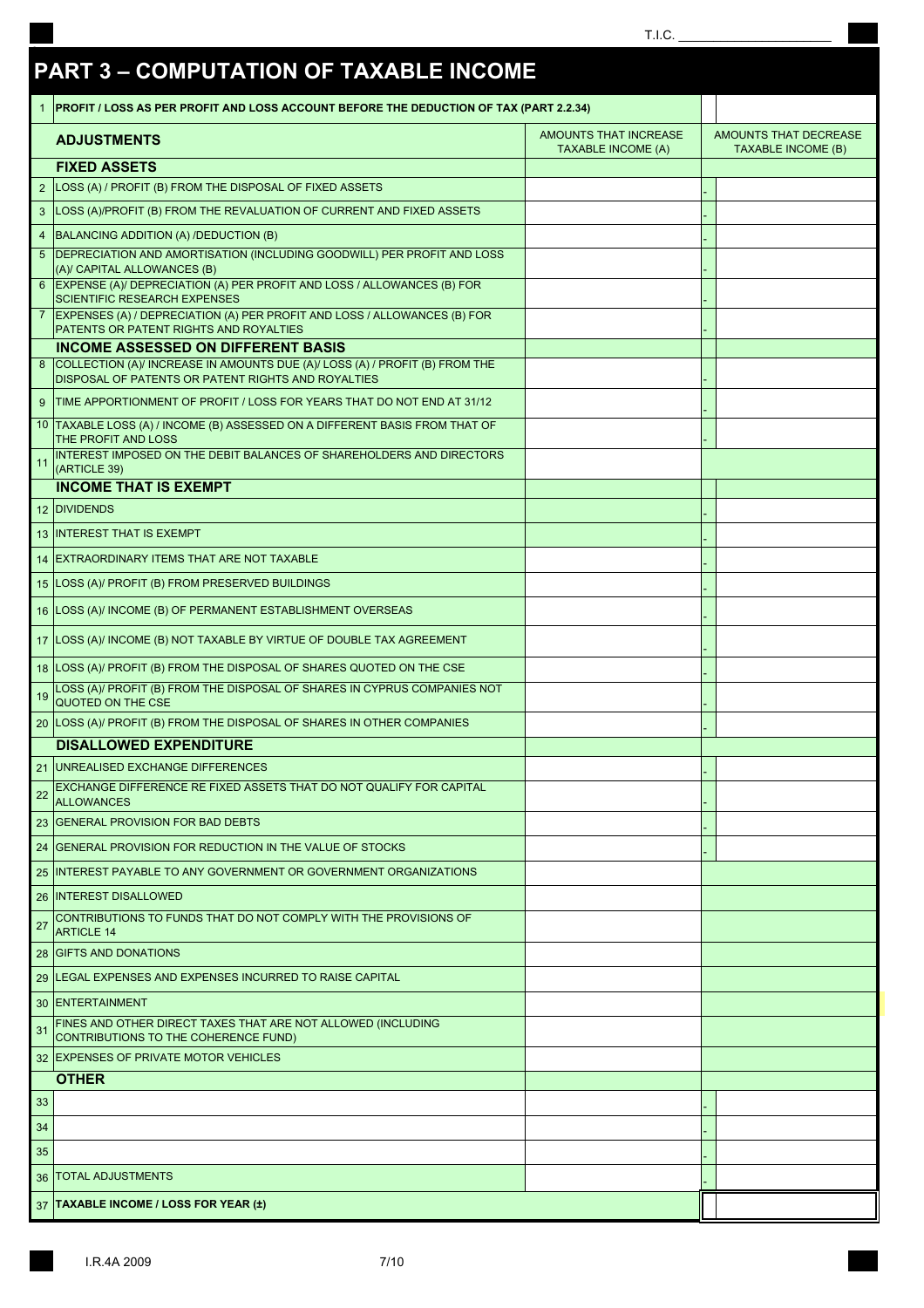| <b>TIA</b> | 1.1.0.<br>_____ |  |  |  |  |
|------------|-----------------|--|--|--|--|
|            |                 |  |  |  |  |

#### **4.1 TAXABLE INCOME FOR THE YEAR** ± 1 TRADE 2 RENTS AFTER THE DEDUCTION OF EXPENSES 3 ROYALTIES, PATENTS OR LICENCES 4 GOODWILL 5 SHIP MANAGEMENT 6 PERMANENT ESTABLISHMENT OVERSEAS 7 ANY OTHER INCOME **4.2 LOSSES** 1 LOSSES BROUGHT FORWARD FROM PREVIOUS YEARS (from 1997 onwards) 2 LOSSES NOT CARRIED FORWARD 3 DEDUCTION FOR THE LOSS OF PERMANENT ESTABLISHMENT OVERSEAS 4 LOSSES SURRENDERED TO YOU FROM 1 2 3 **TOTAL** 5 LOSSES SURRENDERED BY YOU TO 1 2 3 **TOTAL** - - **4.4 COMPUTATION OF TAX** 1 RATE OF TAX 10% ((for companies and other income of shipping and ship management 2 3 TOTAL **4.5 TAXES ALREADY PAID AND ADDITIONAL TAX**1 INCOME OF TEMPORARY ASSESSMENT FOR YEAR (whether - 3 + ADDITIONAL TAX 10% DUE TO LOW ESTIMATION OF TEMPORARY INCOME 4 - CREDIT CLAIMED IN RESPECT OF FOREIGN TAX **Andre International Control Control Control** 5 - CREDIT CLAIMED IN RESPECT OF TAX PAID BY SELF-ASSESSMENT **4.6 TAX DUE / (REFUNDABLE)** - 1 GROSS INSURANCE PREMIUMS **2 TAX AT 1,5%** T.I.C. BALANCE SHEET DATE € companies) RATE OF TAX 4,25% (for the income of ship management companies that have opted for this) **PROFIT / LOSS FOR THE YEAR (as per PART 3.37)** INCOME OF TEMPORARY ASSESSMENT FOR TEAR (WILD BE A SECOND FOR A SECOND FOR A SECOND FOR A SECOND FOR A SECOND TAX BALANCE SHEET DATE **4.3 TAXABLE INCOME / LOSS TO BE CARRIED**  T.I.C. **PART 4 - COMPUTATION OF CORPORAT** The total of column C below must be equal to the Profit / Loss in accordance with the computation of taxable income before the deduction of prior year losses and the surrendering of losses of groups. SOURCE OF INCOME **C**  TAXABLE PROFIT / LOSS THAT HAS BEEN SUBJECT TO TAX OVERSEAS INCOME INCLUDED IN INCOME FOR THE YEAR 4.1(C) Α Β TAXABLE INCOME **TAX SHIP MANAGEMENT OTHER FORWARD FROM** TOTAL TAXABLE INCOME / LOSS TAX WITHHELD / PAID ON INCOME 4.1.(Α) €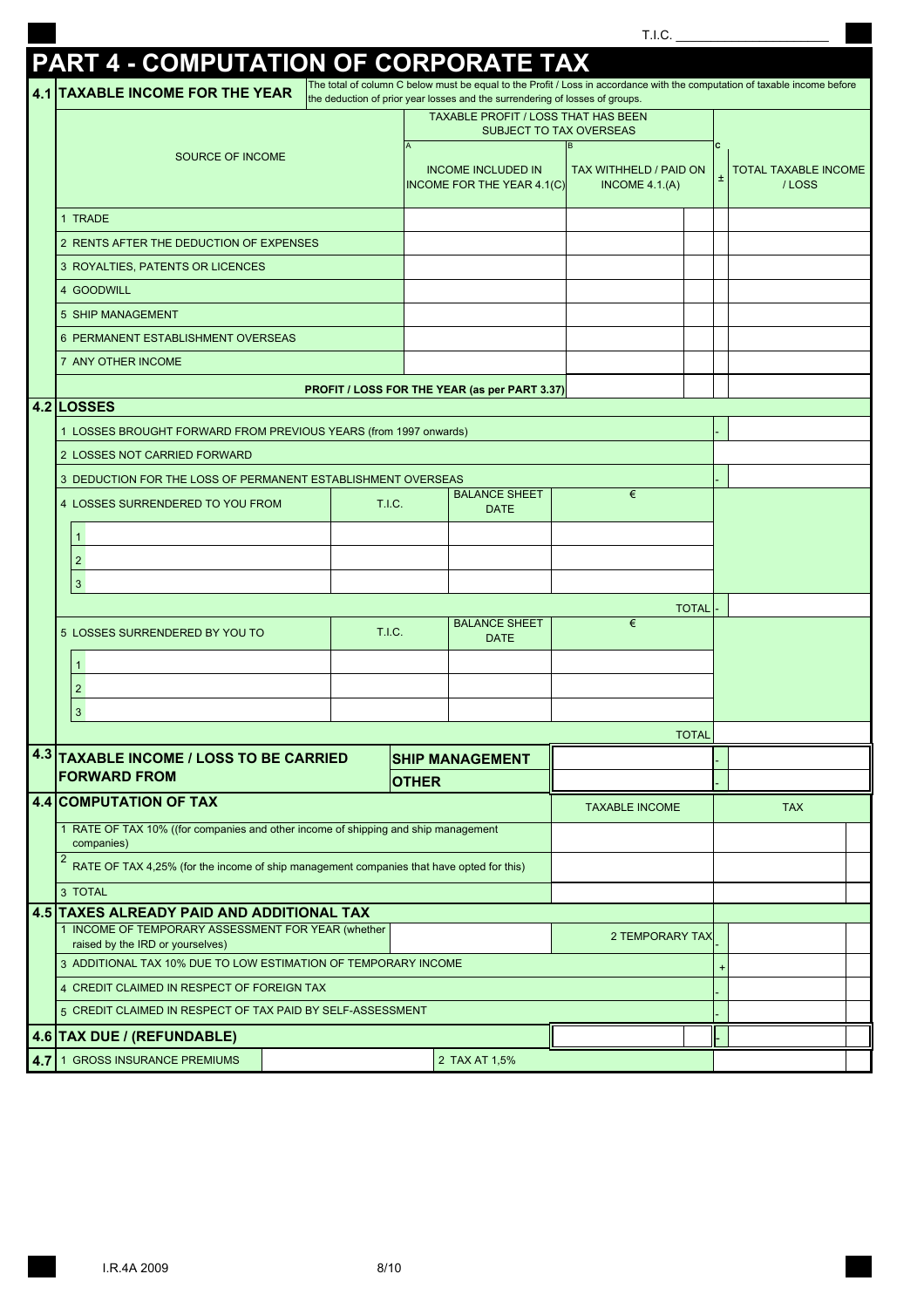### T.I.C.  $\_$

# **PART 5 - DEFENCE CONTRIBUTION**

| <b>5.1 ADDITIONAL INFORMATION</b>                                                                              |      |                     |      |                                     |       |        |                      |  |  |
|----------------------------------------------------------------------------------------------------------------|------|---------------------|------|-------------------------------------|-------|--------|----------------------|--|--|
| 5.1.1 DIVIDENDS WITH 20% WITHHOLDING TAX                                                                       |      |                     |      |                                     |       |        |                      |  |  |
|                                                                                                                | 1997 | 1998                | 1999 | 2000                                |       | 2001   | 2002                 |  |  |
| <b>RECEIVED DURING</b><br>$\overline{1}$                                                                       |      |                     |      |                                     |       |        |                      |  |  |
| $\overline{2}$<br>RE-ISSUED BY 2008                                                                            |      |                     |      |                                     |       |        |                      |  |  |
| <b>5.1.2 DEEMED DISTRIBUTION OF DIVIDEND</b>                                                                   |      |                     |      | <b>PROFIT <math>\epsilon</math></b> |       | LOSS € |                      |  |  |
| ACCOUNTING PROFIT / LOSS (PART 2.2.34) LESS CORPORATION TAX<br>$\mathbf{1}$                                    |      |                     |      |                                     |       |        |                      |  |  |
| $\overline{2}$<br>TRANSFER TO LEGAL RESERVE REQUIRED BY ANY LAW                                                |      |                     |      |                                     |       |        |                      |  |  |
| REVALUATIONS OF MOVABLE AND IMMOVABLE ASSETS INCLUDED IN THE ACCOUNTING PROFIT<br>3<br>OF THE YEAR             |      |                     |      |                                     |       |        |                      |  |  |
| REALISED PROFITS / LOSSES WHICH HAVE BEEN CREDITED DIRECTLY TO RESERVES<br>4                                   |      |                     |      |                                     |       |        |                      |  |  |
| ADDITIONAL DEPRECIATION / DIMINUTION OF MOVABLE & IMMOVABLE ASSETS INCLUDED IN THE<br>5                        |      |                     |      |                                     |       |        |                      |  |  |
| ACCOUNTING PROFIT OF THE YEAR                                                                                  |      |                     |      |                                     |       |        |                      |  |  |
| INCOME SUBJECT TO DISTRIBUTION / LOSS CARRIED FORWARD<br>6                                                     |      |                     |      |                                     |       |        |                      |  |  |
| DIVIDENDS ISSUED DURING THE YEAR FROM PROFITS OF THE YEAR<br>7                                                 |      |                     |      |                                     |       |        |                      |  |  |
| DIVIDENDS ISSUED DURING THE YEAR FROM PROFITS OF THE PREVIOUS YEAR<br>8                                        |      |                     |      |                                     |       |        |                      |  |  |
| DIVIDENDS ISSUED DURING THE YEAR FROM PROFITS OF THE YEAR PRECEDING THE PREVIOUS YEAR<br>9                     |      |                     |      |                                     |       |        |                      |  |  |
| <b>5.2 COMPUTATION</b>                                                                                         |      |                     |      |                                     |       |        | DEFENCE CONTRIBUTION |  |  |
| <b>5.2.1 DEEMED DISTRIBUTION OF DIVIDEND</b>                                                                   |      |                     |      |                                     |       |        |                      |  |  |
| CAPITAL REDUCTION OR DISSOLUTION OF COMPANY<br>$\mathbf{1}$<br>DEFENCE CONTRIBUTION PAID BY SELF ASSESSMENT    |      |                     |      |                                     | @ 15% |        |                      |  |  |
| 2<br><b>5.2.2 OVERSEAS DIVIDENDS (PER COMPANY)</b>                                                             |      |                     |      |                                     |       |        |                      |  |  |
| (Tick Y where appropriate)                                                                                     |      | <b>OVERSEAS TAX</b> |      | <b>INCOME</b>                       |       |        |                      |  |  |
| ACTIVITIES. Does the company engage directly or indirectly<br>NO.<br>(more than 50%) in investment activities? |      | €                   | ¢    |                                     |       |        |                      |  |  |
| <b>YES</b><br><b>NO</b><br>$\mathbf{1}$                                                                        |      |                     |      |                                     |       |        |                      |  |  |
| 2<br><b>YES</b><br><b>NO</b>                                                                                   |      |                     |      |                                     |       |        |                      |  |  |
| 3<br><b>YES</b><br><b>NO</b>                                                                                   |      |                     |      |                                     |       |        |                      |  |  |
| $\overline{4}$<br><b>YES</b><br><b>NO</b>                                                                      |      |                     |      |                                     |       |        |                      |  |  |
| <b>TOTAL</b><br>2                                                                                              |      |                     |      |                                     |       |        |                      |  |  |
| AMOUNTS NOT SUBJECT TO DEFENCE CONTRIBUTION<br>3                                                               |      |                     |      |                                     |       |        |                      |  |  |
| <b>COMPUTATION OF DEFENCE CONTRIBUTION</b><br>$\overline{4}$                                                   |      |                     |      |                                     | @ 15% |        |                      |  |  |
| <b>DOUBLE TAXATION CREDIT</b><br>5                                                                             |      |                     |      |                                     |       |        |                      |  |  |
| DEFENCE CONTRIBUTION PAID BY SELF ASSESSMENT<br>6                                                              |      |                     |      |                                     |       |        |                      |  |  |
| <b>5.2.3 INTEREST</b>                                                                                          |      | <b>OVERSEAS TAX</b> |      | <b>INCOME</b>                       |       |        |                      |  |  |
| <b>FROM OVERSEAS</b><br>$\mathbf 1$                                                                            |      |                     |      |                                     |       |        |                      |  |  |
| 2<br>DEEMED RECEIVED ON DEBIT BALANCES                                                                         |      |                     |      |                                     |       |        |                      |  |  |
| $\mathfrak{S}$<br><b>WITHOUT DEDUCTION AT SOURCE</b>                                                           |      |                     |      |                                     |       |        |                      |  |  |
| COMPUTATION OF DEFENCE CONTRIBUTION                                                                            |      |                     |      |                                     | @ 10% |        |                      |  |  |
| RECEIVED BY PROVIDENT FUNDS / COMPUTATION OF DEFENCE CONTRIBUTION<br>5                                         |      |                     |      |                                     | @ 3%  |        |                      |  |  |
| <b>DOUBLE TAXATION CREDIT</b><br>6                                                                             |      |                     |      |                                     | ▶     |        |                      |  |  |
| DEFENCE CONTRIBUTION PAID BY SELF ASSESSMENT<br>7                                                              |      |                     |      |                                     |       |        |                      |  |  |
| 5.2.4 RENTS (before the deduction of any expenses and capital                                                  |      | <b>OVERSEAS TAX</b> |      | <b>INCOME</b>                       |       |        |                      |  |  |
| allowances)                                                                                                    |      |                     |      |                                     |       |        |                      |  |  |
| <b>WITHIN THE REPUBLIC</b><br>$\mathbf{1}$                                                                     |      |                     |      |                                     |       |        |                      |  |  |
| <b>OUTSIDE THE REPUBLIC</b><br>2                                                                               |      |                     |      |                                     |       |        |                      |  |  |
| 3<br>TOTAL                                                                                                     |      |                     |      |                                     |       |        |                      |  |  |
| 25% DEDUCTION ON TOTAL RENTS<br>4                                                                              |      |                     |      |                                     |       |        |                      |  |  |
| <b>COMPUTATION OF DEFENCE CONTRIBUTION</b><br>5                                                                |      |                     |      | @ 3%                                |       |        |                      |  |  |
| DOUBLE TAXATION CREDIT<br>6                                                                                    |      |                     |      |                                     |       |        |                      |  |  |
| 7 DEFENCE CONTRIBUTION PAID BY SELF ASSESSMENT                                                                 |      |                     |      |                                     |       |        |                      |  |  |
| 5.3 DEFENCE CONTRIBUTION OWED TO IRD (cast the figures in the defence contribution column)                     |      |                     |      |                                     |       |        |                      |  |  |
|                                                                                                                |      |                     |      |                                     |       |        |                      |  |  |